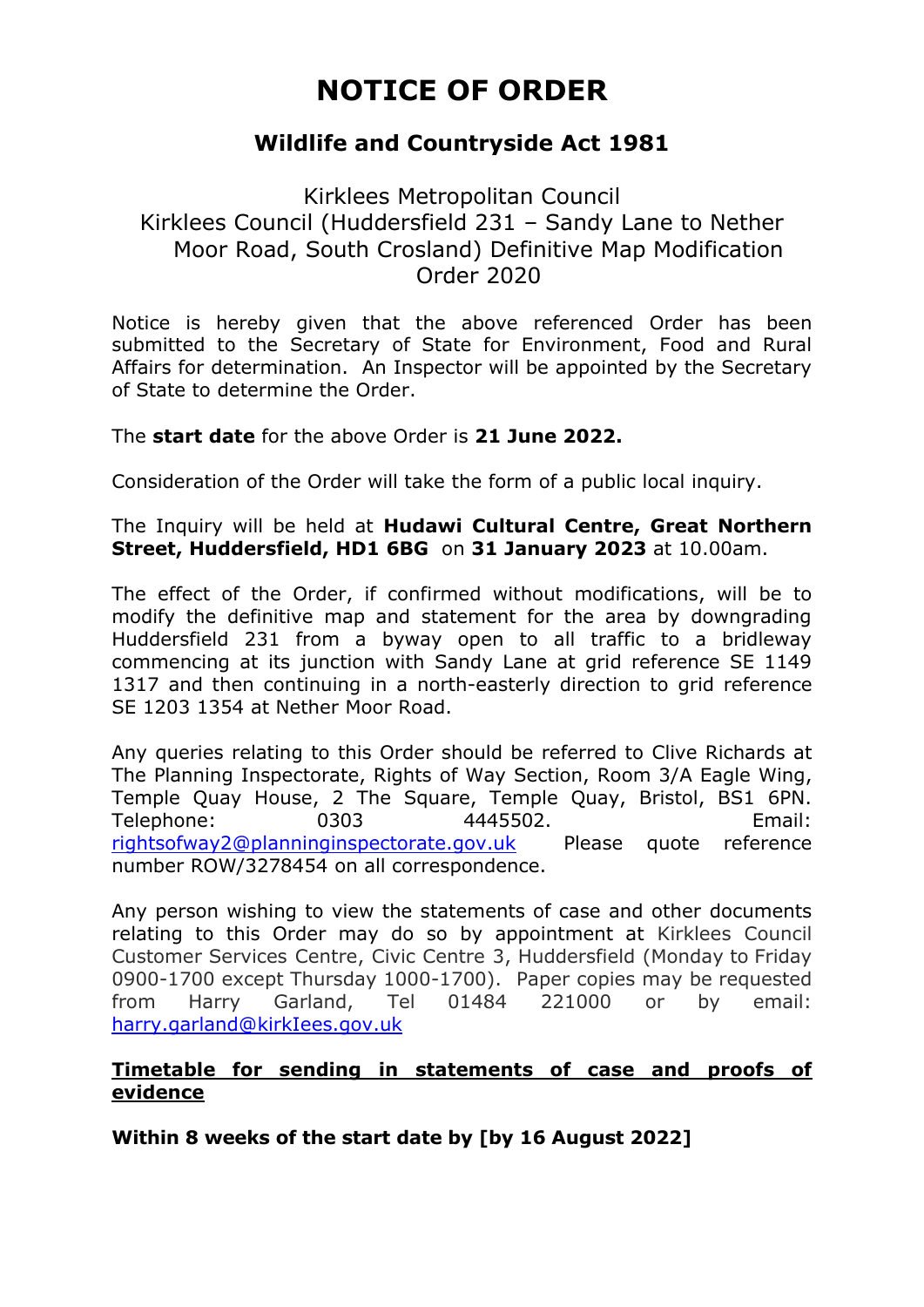The Order Making Authority must ensure their statement of case is received by the Secretary of State. As soon as possible after the deadline, the Secretary of State will send a copy (excluding copies of any supporting documents - these will be available to view at the Authority's offices) to everyone who has made an objection or representation and the applicant and any other person who has written to us in respect of the Order.

### **Within 14 weeks of the start date [by 27 September 2022]**

Everyone who has made an objection or representation and anyone who wishes to give evidence at the Inquiry must ensure their statement of  $case<sup>1</sup>$ is received by the Secretary of State. As soon as possible after the deadline, the Secretary of State will send full copies to the Authority. Copies will also be sent to the applicant, every person who has made an objection or representation and any other person who has written to us in respect of the Order (excluding copies of any supporting documents - these will be available to view at the Authority's offices).

Within the same period the applicant (if applicable) must ensure their statement of case is received by the Secretary of State. As soon as possible after the deadline, the Secretary of State will send a full copy to the Authority. Copies will also be sent to everyone who has made an objection or representation and any other person who has written to us in respect of the Order (excluding copies of any supporting documents - these will be available to view at the Authority's offices).

## **4 weeks before the date of the inquiry [by 03 January 2023]**

The Authority, everyone who has made an objection or representation, the applicant (if applicable) and anyone who wishes to give evidence at the Inquiry must ensure their proof of evidence (together with any summary) is received by the Secretary of State. As soon as possible after the deadline, the Secretary of State will send copies of:

- i) the Authority's proof of evidence to everyone who has made an objection or representation, the applicant and anyone who has submitted a statement of case (including copies of any supporting documents – although none should be submitted with a proof of evidence);
- ii) the applicant's proof of evidence to the Authority, everyone who has made an objection or representation and anyone else who has submitted a statement of case (including copies of any supporting documents – although none should be submitted with a proof of evidence); and

<sup>&</sup>lt;sup>1</sup> If you wish to make a legal submission, this should be submitted at the same time as your statement of case. Otherwise legal submissions will have to be submitted in writing on the day of the inquiry.